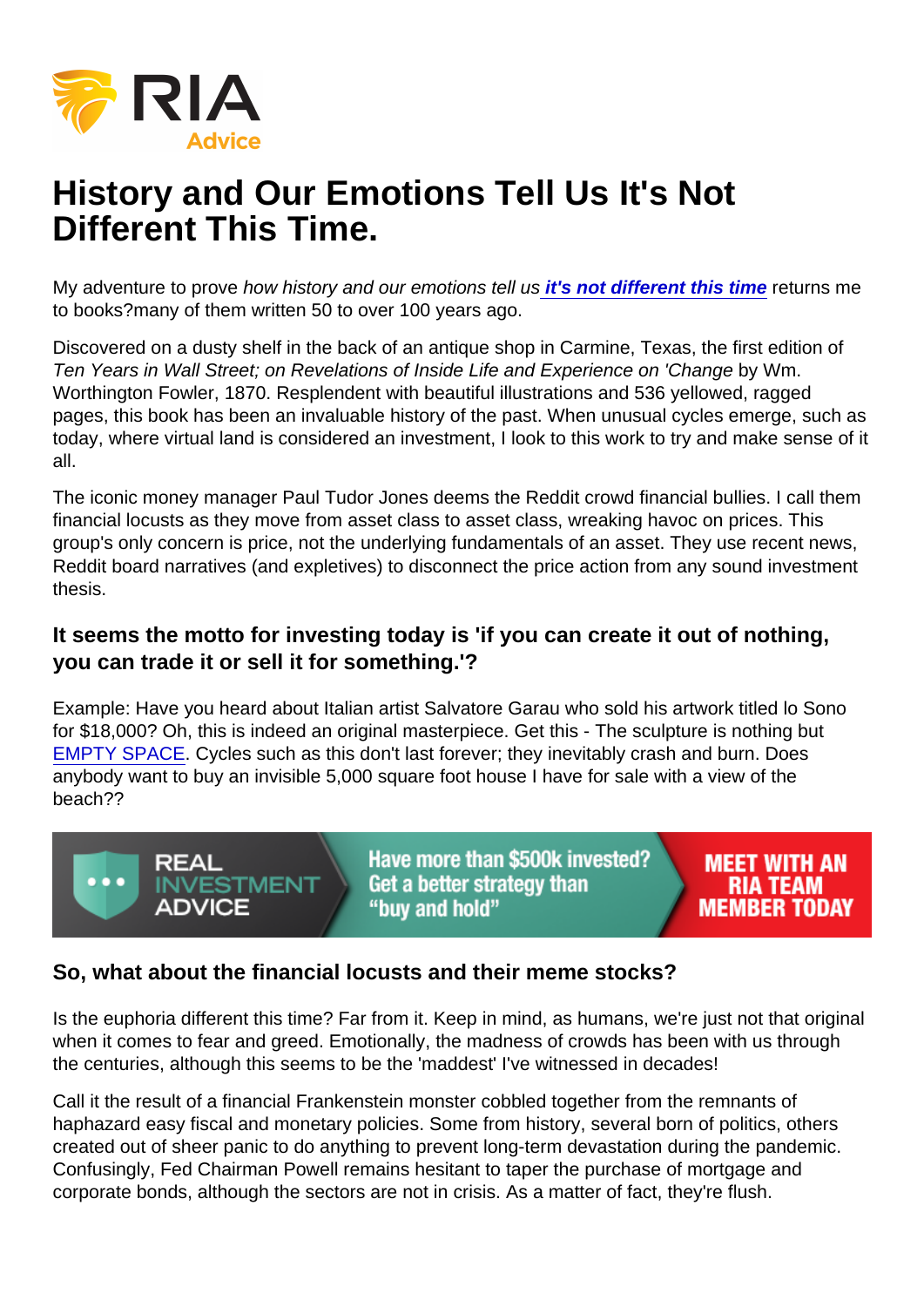Last week Jerome Powell talked about talking about rate increases in 2023, and incidentally, 'increase' may be too strong a word.?Even if rates move up in late 2022 (earlier than anticipated), as recently stated by the Federal Reserve Bank of St. Louis President James Bullard, investors can probably look to expect a series of 25 basis point changes at the pace of cold sludge rolling uphill. Naturally, markets flinch at any nascent threat to the levels of go-go juice in their overflowing liquidity punchbowl.

Frankly, I find the Fed's latest hawkish bloviating more like squawks from a cartoon character hawk.?



Looney Tunes' chicken hawk.

Let's face it. Global central banks overall are concerned primarily with the stock market. We know it. Readers of this blog know it. I'm not overconfident in the continuation of massive stimulus. Still, by the time the Fed truly unwinds from its programs and rates appear anywhere near average, we'll be bouncing grandkids on our laps.

## **On Wall Street in the nineteenth century, there were consortiums of financial bullies.**

They generated official-looking documents to effectively gang up on stocks, especially those of railways and textiles.?

Big investors formed these cliques solely to accumulate the floating supply of a company's common stock to elevate prices through manipulation.? In essence, the strategy was to garner a controlling interest over time, sell on large advances and ultimately disband as wealthier men.??Rings were formed when money was easy to get, and market optimism was running hot.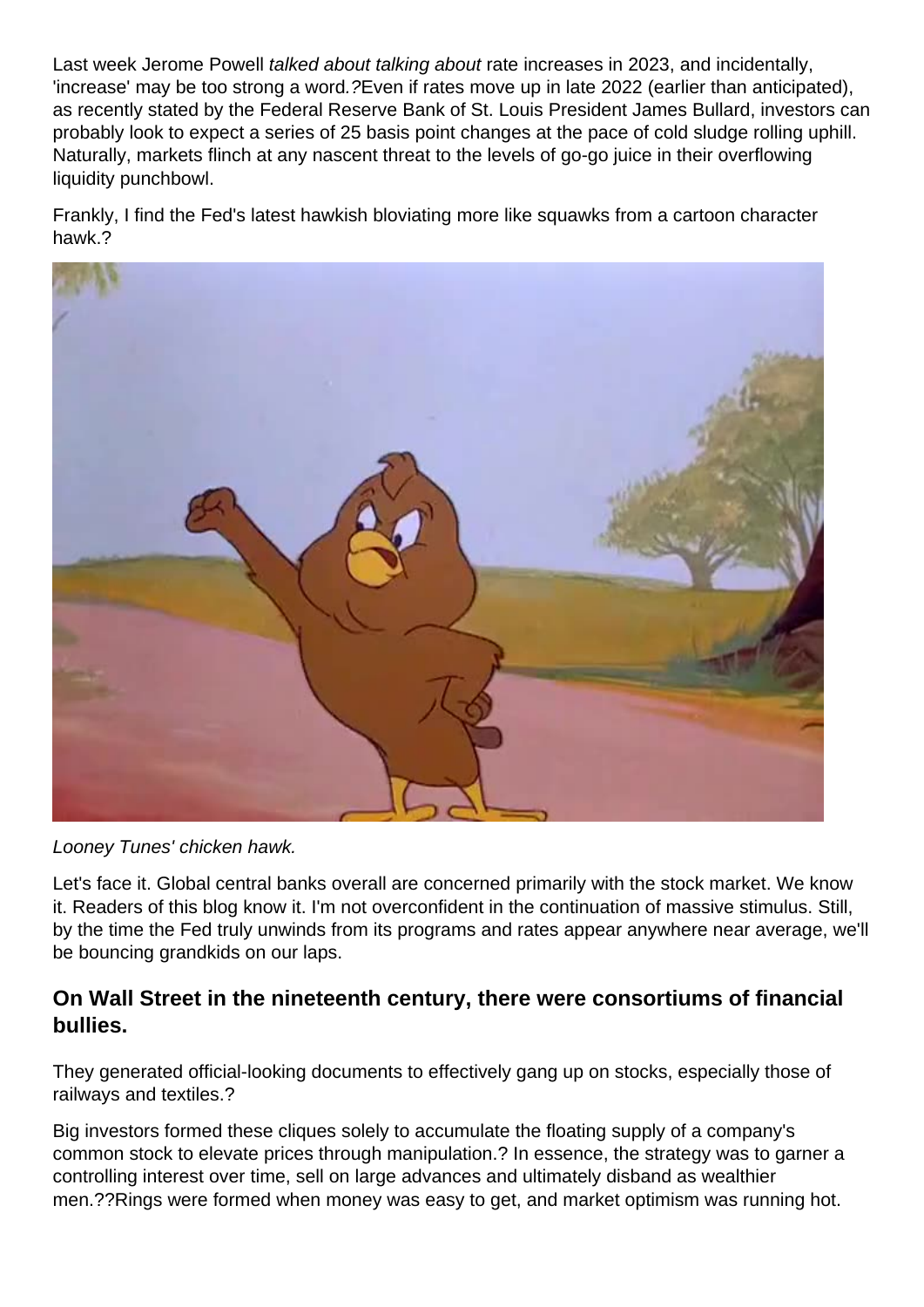The schemes were documented on paper and signed by ring members. The difference between then and now is the current firepower of technology. The ring was small, and the participants held significant wealth. As you know, today, meme stocks are moved by twenty-somethings en masse trading on Robinhood.?

After consultation among the operators, the scheme was drawn up and read as such (I won't bore you with the entire agreement):

We, the subscribers, agree to use our best efforts to aid in raising the prices of said stock, and not to deal therin on our account, until said joint account is closed (or we are at to be at liberty to deal in said stock at our option).? Signed, Martin & Son, etc...

Two rules for every ring formed.

The ring then proceeds to buy the stock. Two pre-requisites were necessary to every ring: secrecy and simulation. First, the stock was purchased by group members undercover and accumulated over several months. Rings utilized every method possible to deceive inquirers outside the inner circle and prevent them from suspecting that the stock was indeed under the control of the manipulating party.

Obviously, secrecy isn't a prerequisite for manipulating the current market with all the bloviating on Reddit boards. These buyers have big egos to satiate and are not ashamed to share every move.

On occasion, the ring would leak negative information and circulate embellished reports through various subvert arteries to induce selling, thus allowing members to pick up the shares at lower prices. Also, the manipulators would generate enough activity to stir bears out of hibernation. Ostensibly, the ring purchased the stocks from the fleeing bears as part of their overall accumulation strategy.

As the stock rose, short interest did too. The stock held by the group was offered to bears as a loan, and when they sold the borrowed stock, the ring purchased the very stock they just loaned.?

The ring was a master manipulator of stock prices!

When the price rose dramatically, shares likely grew scarce. Shorts thus found themselves in trouble to deliver the stock. That is when the ring rose for the big kill.

The group would issue a positive report on their investment through various sources and leak it abroad. Different brokers, overseas markets were employed to bid up the price further, which really shook out the bears who, at the same time, were notified to deliver the stock borrowed from the ring!

So, the bears are motivated to cover by buying and delivering the stock that the ring alone can sell. Sometimes instead of purchasing the stock, harried bears would settle with the ring by paying them the difference between the market price and the lower price they contracted to deliver it.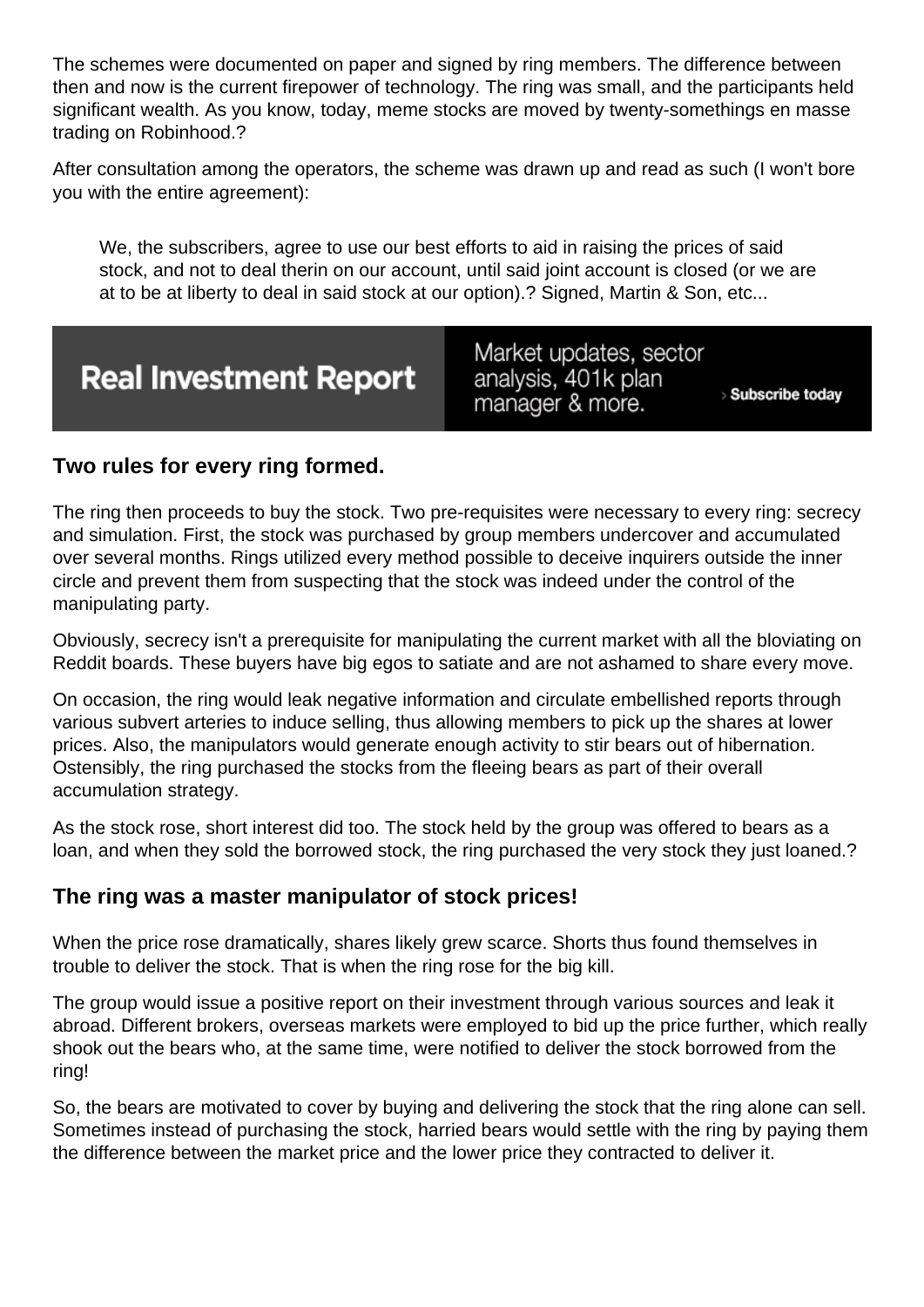But they're not done.

Eventually, the ring members found themselves saddled with a large amount of stock with little demand. The dilemma was to unload.?

Accordingly, they sold just enough to create concern, perhaps enough to generate a 4-5% loss. Novice investors and bears rushed in to sell at lowered prices. When the ring had taken a sufficient number of their shares, they bid the stock up again and compelled shorts to cover. It was an endless loop of fear and greed!

As the stock rose sharply, suckers were tempted to buy the stock and got shaken out at the slightest loss. Think of it this way. The ring milked The Street (a Wall Street phrase at the time). They took money from the bears who sold at low prices and from bulls who bought at the highs. This game was played for months until the ring finally gets tired, disposed of its stock holdings, and reaped the profits.?

Obviously, the ring IS STILL alive and well on Wall Street.

No longer is the ring some rogue faction that profits off the emotions of the bulls and bears. It is Wall Street itself. At any time, the Goliaths can pull the rug out from the financial Davids who are smug in their belief that they've one-upped or democratized a process fueled by cheap money. In the meantime, Wall Street firms will keep creating product porn that keeps the Davids stimulated enough to throw money at them.

Can anyone say ESG?

At least these rings from the past did some homework to select investments compared to those who are seduced by stories on Reddit boards. By the way, I sincerely hope these young investors make big money. The question is:

Can they keep it? The history of our emotions and investing showcases that the odds are not in their favor.

There are two great emotional afflictions most dangerous to investors today. The first is Recency Bias.?

As I call it, recency Bias, or??the imprint,? is a cognitive hiccup deep in our brain that makes us predisposed to recall and act upon incidents observed in the recent past. Recency Bias is not only the trend is your friend; it's?also the current trend is my BFF or worst enemy forever!

For example, when you allow volatility or emotions to deviate you from rules or a process of investing, think about Silly Putty. Remember Silly Putty? Your brain on Recency Bias operates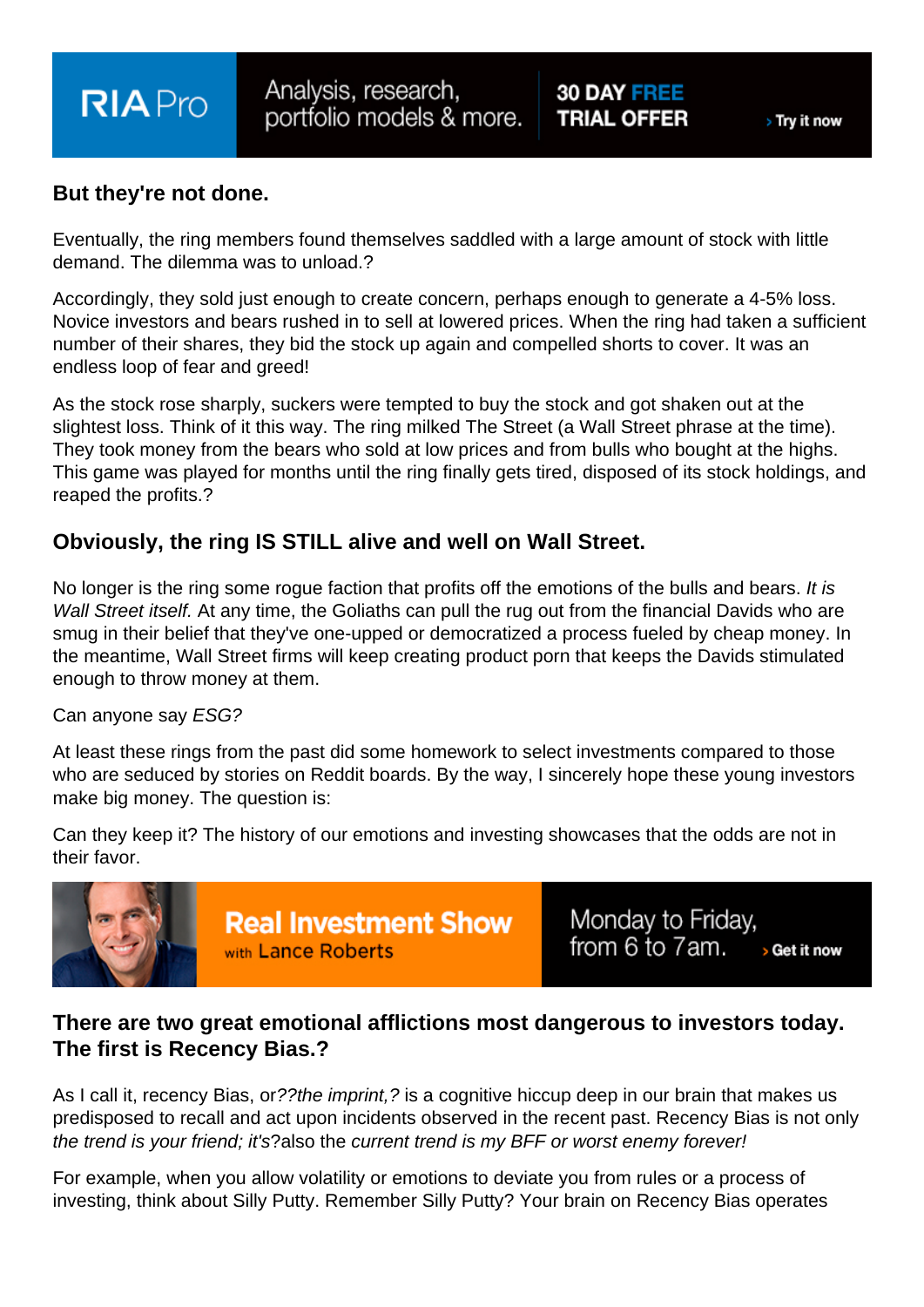much like this clammy mysterious goo.

As a boy releasing this pinkish mysterious blob from its plastic eggshell, I recall flattening and pressing it hard over segments of the Sunday Daily News' funny papers. Separate the substance from the paper, and the comic underneath would "magically" copy onto the putty. Obviously, it wasn't really magic. It was transferable newspaper ink. Sadly, ink in newspapers is mostly nontransferable today. You see, our brains like Silly Putty are imprinted easily by current events. As investors, we need to be intuitive enough to understand how this bias affects our behavior.?

## **Do you know what Silly Putty is made of? According to Wikipedia:**

The original coral-colored?Silly Putty?is?composed of?65% dimethylsiloxane (hydroxyterminated polymers with boric acid), 17% silica (crystalline quartz), 9% Thixatrol ST (castor oil derivative), 4% polydimethylsiloxane, 1% decamethyl cyclopentasiloxane, 1% glycerine, and 1% titanium dioxide.

And to think I consumed this chemical experiment as a boy. In my defense, it was only once. Curiosity got the best of me.? From what I remember, the castor oil derivative was surprisingly effective, but I won't continue.

The brain attaches to recent news or the financial pundit commentary comedy-of-the-day and believes these conditions will remain the same indefinitely. To sidestep this bias, at RIA, we adhere to rules, a process to add or subtract portfolio positions.??

#### **Unfortunately, rules do not prevent market losses. Rules are there to manage risk in?longterm portfolio allocations. Rules are an intelligent way to respect history and understand the emotions that tell us it's not different this time!**

Losses are to be minimized but if you?re in the stock market you?re gonna experience losses. They are inevitable. It?s what you do (or don?t do), in the face of those losses that define you. And if you?re making those decisions based on imprinting or Silly Putty thinking, you are not cognitively equipped to own stocks.

#### **Overconfidence is off the chain crazy.**

It seems that every investor, especially under thirty, believes he or she is an invulnerable stockpicking NFT, crypto investing genius. Separating luck from skill in a liquidity bloated bull isn't easy and as financial professionals who study markets, we can fall victim to Overconfidence Bias much easier and deeper than any new investor.

Overconfidence creates intoxicating blindness to downside risk. The current environment is overwhelmed with novices and professionals who believe every trade they make will lead to great wealth. These investors go all in, double down on losers, ignore diversification and risk mitigation techniques. I fear that as the Fed drains liquidity over time, it takes meme stocks and crypto out to the woodshed thus providing yet another painful investment lesson that must be learned to curb future overconfidence.

#### **Manias and market manipulations are not new. They never will be.**

Every cycle differs yet the end results are the same. The key is to identify the raging herd, step aside, monitor, and then look to take action. Sometimes not taking action is a formidable way to battle the history and emotions that tell us it's not different this time.